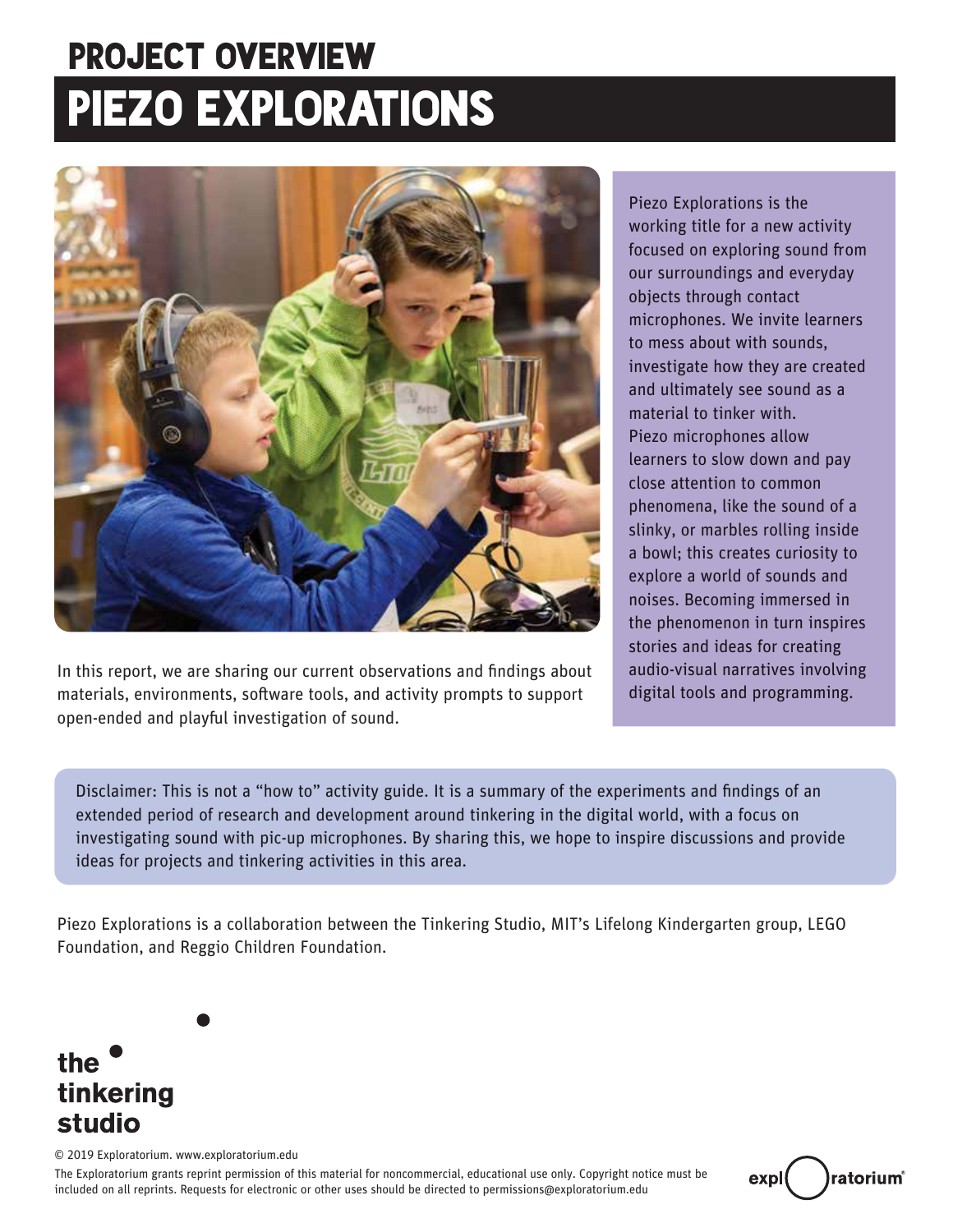# materials, tools and hardware

### Everyday materials as sound sources

A selection of everyday materials suited to create a wide range of percussive, harmonic, high and low pitched sounds are laid out on a table for learners to touch and play with. We carefully curated materials that reward exploration with a contact microphone. The best objects for sound are familiar but used in a new way. They don't produce a loud sound unless they are amplified, and can be activated or "played" in a variety of ways.





A slinky or a metal spring is a good example. A wide range of unexpected sounds is hidden in a spring that only becomes audible using the contact microphone as a tool. We categorized the different materials into groups not by the sounds they make (we leave that for learners to discover) but by the way one can manipulate them: plug, shake, tap, scratch, etc.

### Material examples:

- -plastic sheets, sand paper, and foil with different textures
- -metal and glass bowls, wooden boxes to fill with balls or beads
- -resonators with rubber bands or metal pieces to plug
- -different sized pieces of wood to tap
- -crumpled up foil, parchment paper, and leaves
- -springs and slinkies
- -marbles, small ball bearings and wooden balls
- -glasses and bottles
- -small strikers and mallets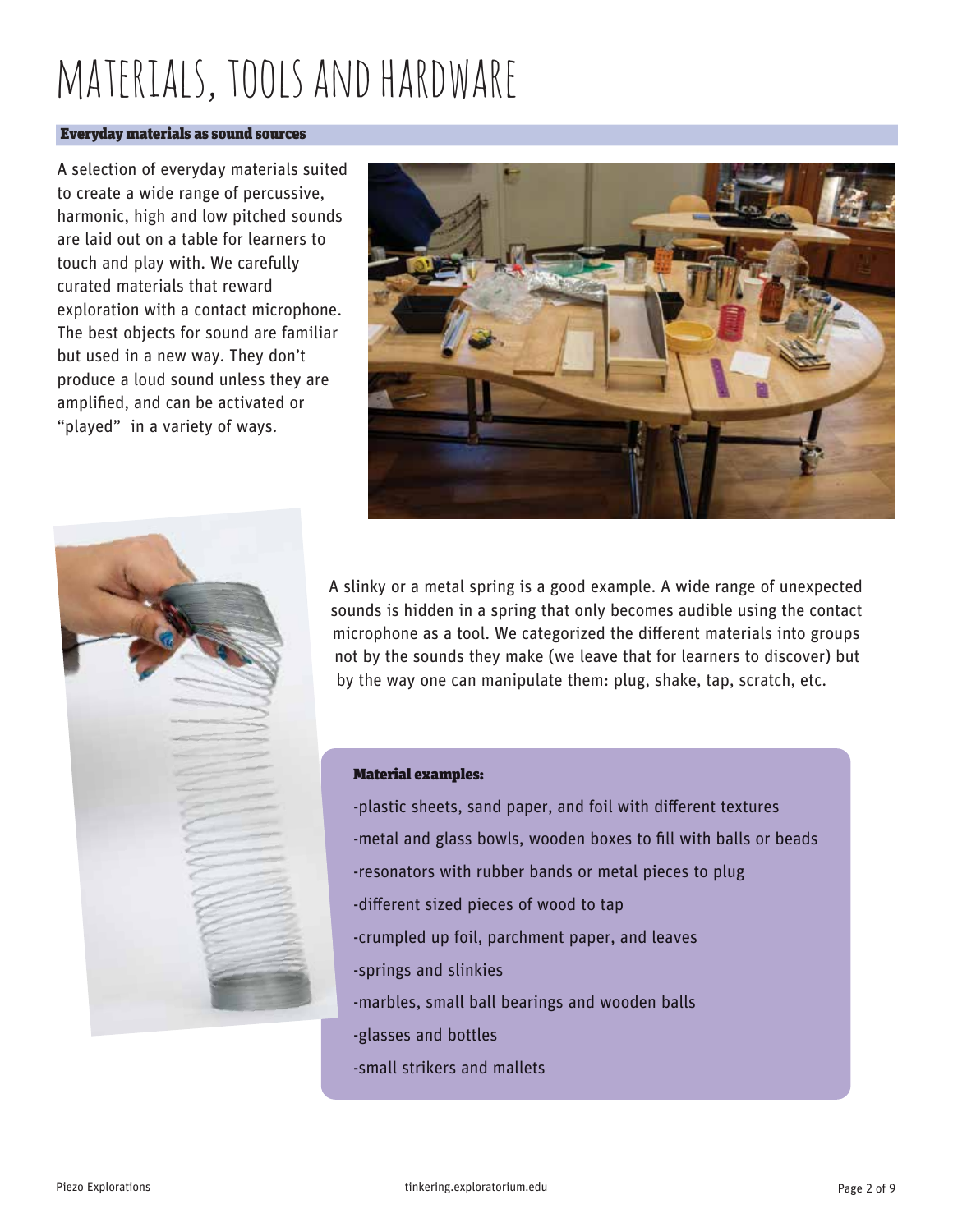

piezo-contact-mic/) is also known as a contact microphone, and will amplify tiny movements and vibrations of any surface it is in contact with. The piezo microphone is paired with an amplifier that sends the sound signal to headphones or to a digital device (iPad) to record it.



One of the values we see in the tinkering approach is naturally emerging collaboration and communication with co-learners. Wearing headphones can isolate participants from facilitators and make it hard for others to connect to their experience. We quickly found that two pairs of headphones connected to an amplifier via a headphone splitter allow participants to closely work together in pairs, that way discoveries are shared and discussed between partners. Spelling out ideas and hypothesis and reflecting on observations together results in a deeper learning experience.

### Partner headphones

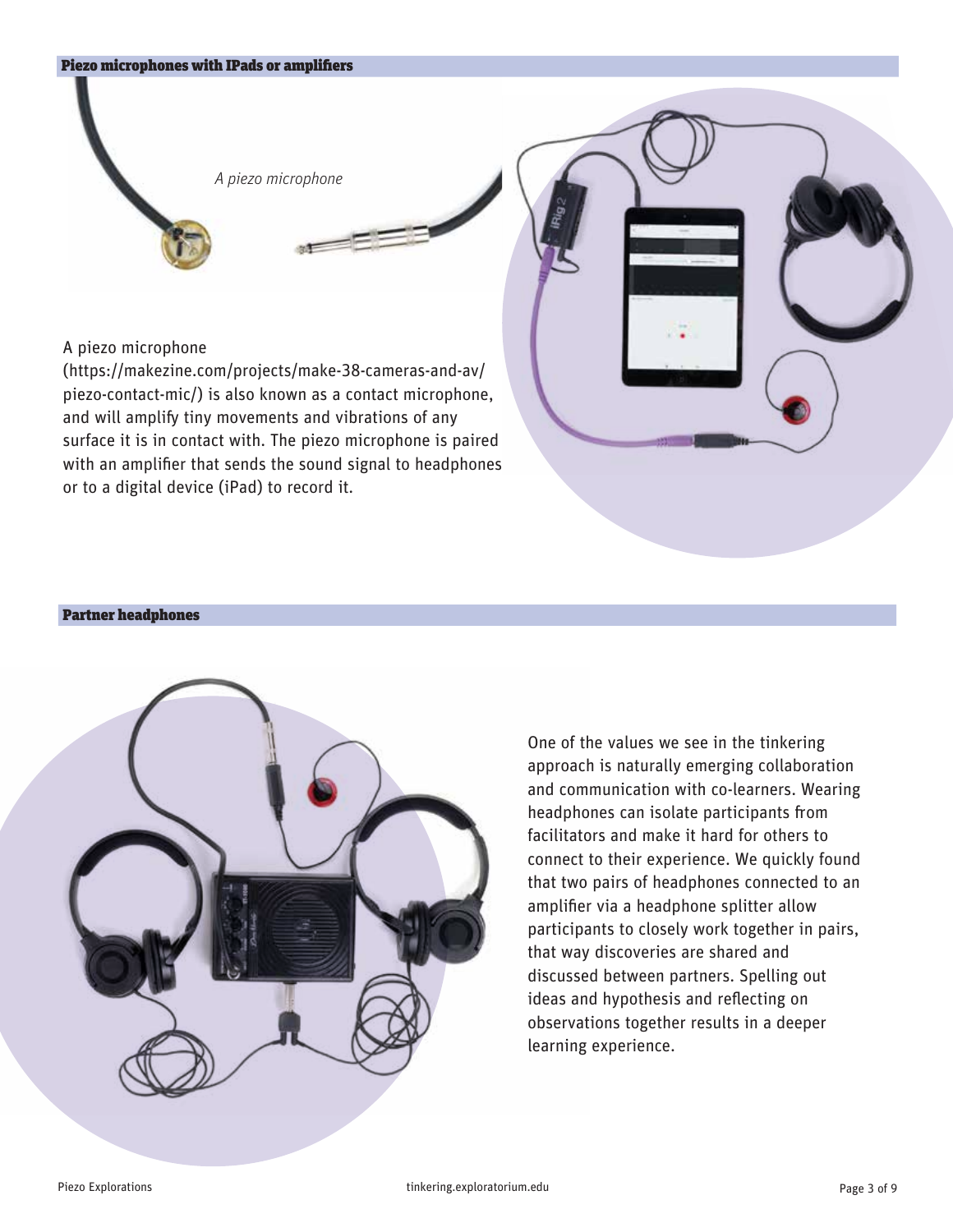#### Recording station



A recording station for two participants: Next to the laptop with headphones and piezo microphone, the black velvet mat on the table provides a space for the objects learners choose to investigate. Cards with drawings invite learners to find an object from the materials selection and try to move it to create a certain sound.

# software

During our prototyping sessions with visitors we saw a natural progression from exploring sounds to recording/collecting sounds and finally naming them as they were recorded. To deepen their exploration, we introduced a variety of options to work with the sounds after they'd been collected. Software plays a role as both a tool to collect and organize sounds as well as to create with sounds. We experimented with two software tools.



### Scratch 3.0



The Scratch programming environment is a visual block-based coding platform. It is designed to invite experiments with code and a playful approach to programming (https://scratch.mit.edu/educators/). For this activity we are taking advantage of a new, intuitive sound editor included in the latest Scratch release (Version 3.0) that allows to record and manipulate sounds, add them to a library of sprites, and then use them in Scratch animations.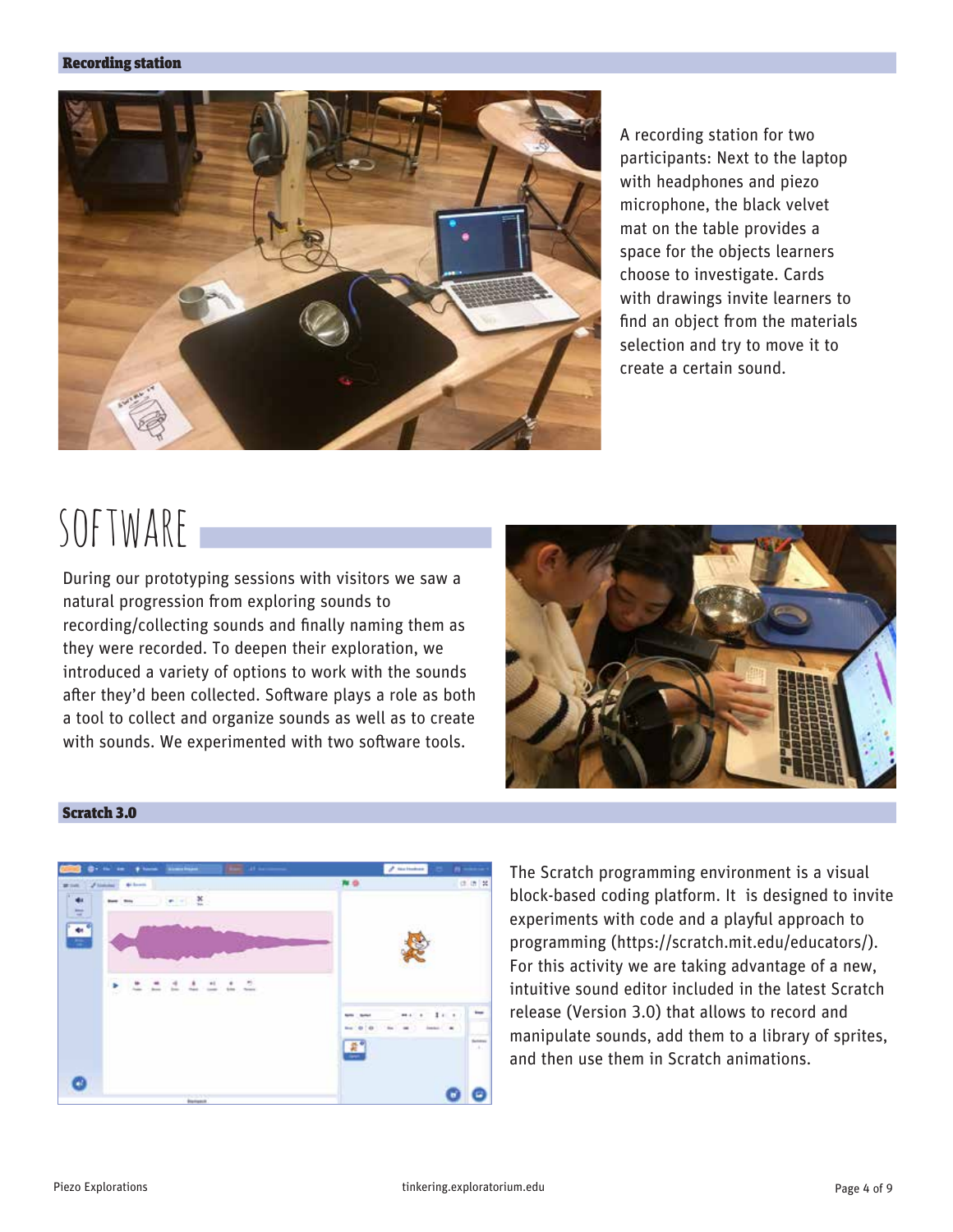#### "Sound field" software



Sound Field is a custom software we created for Ipads and laptops when we realized that a non-disruptive tool for recording sounds was needed. The simple and compact interface allows to record and store short sound snippets with one button press while keeping learners focused on exploring the materials in front of them.

### initial investigations - sound harvesting

It is highly immersive to listen to amplified sounds, especially with headphones on. "Sound Harvesting" was the first activity prototype that we tested with visitors, focused on encouraging immersion in and observation of noises and sounds. Discoveries of unexpected sounds  $-$  for example from a slinky or a marble in a metal bowl — drive this activity and encourage open exploration and experimentation.





We discovered that sound harvesting and exploration was rich enough and complex enough to hold visitors' attention. Initial prototyping sessions showed that there was much to discover and get lost in when looking for sounds. Some visitors set challenges for themselves, like making a sound similar to a lightsaber, others started combining materials to create more complex sounds; others spent a long time with the sound editor in Scratch experimenting with slowing down or speeding up, adding echo, and distorting it.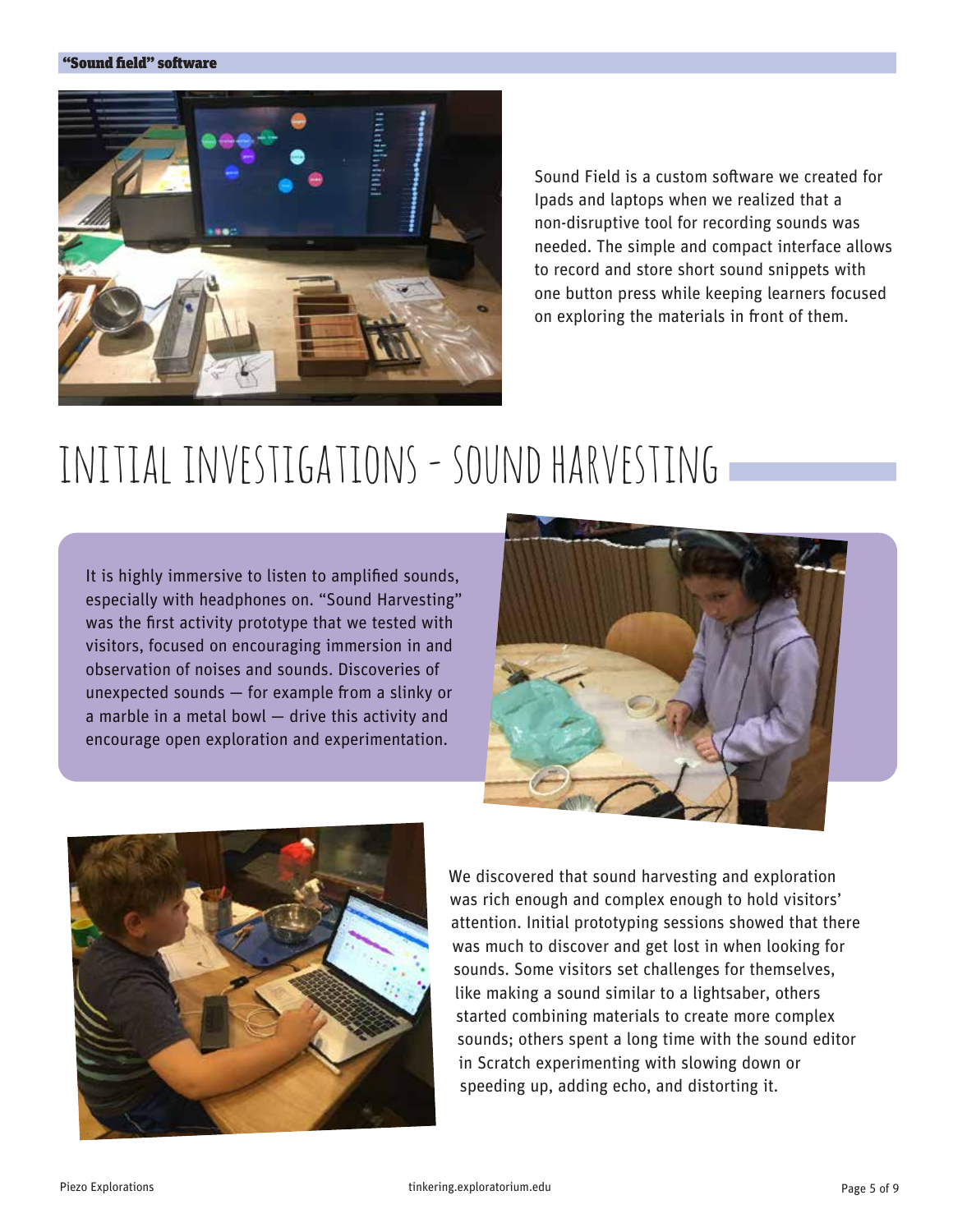

During the early stage of R&D in this new area we wanted to get a read on how learners make meaning of the new sounds they discover and whether the process spurs learners imagination and motivates narratives and project ideas.

Experim

enta with SOUND e of your SOUND  $\frac{190}{9}$  wars

 $\frac{1}{2}$ 

at did it s

We introduced a worksheet to encourage visitors to reflect and document their ideas. Many of them connected to personal interests and experience, we see this as a first step to taking ownership of the experience and exploring a topic in more depth.

# developing tools, software, and an environment to support the activity

Good tinkering activities invite participants to explore a topic area and in the process develop their own ideas for projects. After the first studies of " Sound Harvesting," we focused activity development on adding context that encourages creating personally meaningful projects which include recorded sounds. Possibilities include interactive sound collages and visual animations that incorporate sounds using the Scratch visual programming platform, and sound sequencers/ loopers that the sounds can be added to.

To guide and support the explorations we strive for, we developed a workshop environment, as well as hardware and software tools, for tinkering with sound. Introducing new tools and materials  $-$  and carefully observing how they affect the tinkering experience  $-$  is a core part of our iterative activity design process.



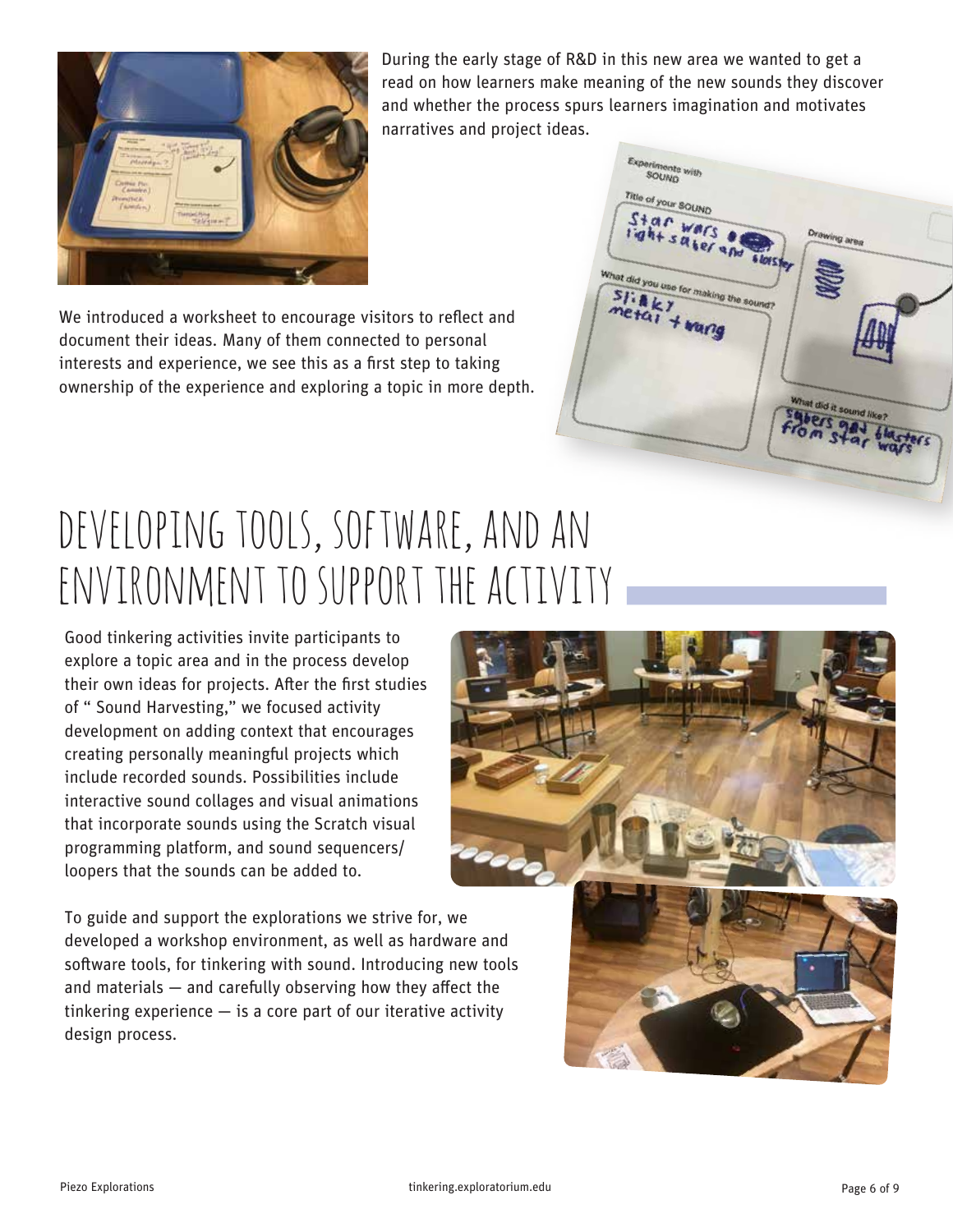#### A portable recording device



After testing different hardware solutions, we found that a contact microphone with an IPad amplifier and headphones work best for the purpose. Visitors can use this contact mic like a stethoscope to closely listen to otherwise inaudible sounds. We often describe it as a magnifying glass for sound. We observed curiosity and delight as visitors moved around the workshop area on a "Sound Safari" to

discover and record unexpected sounds from everyday materials.

A portable recording device that also allows to store sounds supports the investigations visitor's naturally gravitate towards. It makes it easy to roam around in the workshop area and sample sounds from objects placed on tables as well as the surroundings.

#### A software tool for collecting sound samples

We wanted to make the sound recordings shareable between participants, since it's conducive to the tinkering process to share and build on the ideas of others. On a small scale, we found that working in pairs with headphones makes for great collaborations and supports the exchange of ideas. However, it remained challenging to share sounds this way with facilitators and the recordings themselves needed a home to be stored and remixed. We prototyped a custom software tool to address this.

### **Sound Field tool**

During the first visitor tests we found that participants would become engrossed in exploring sounds — however, recording them wasn't as interesting. We set up a recording station that could be used by two people with "Sound Field," a custom software tool created by our collaborator Keina Konno. We found that this arrangement significantly changed the way visitors were exploring sound.

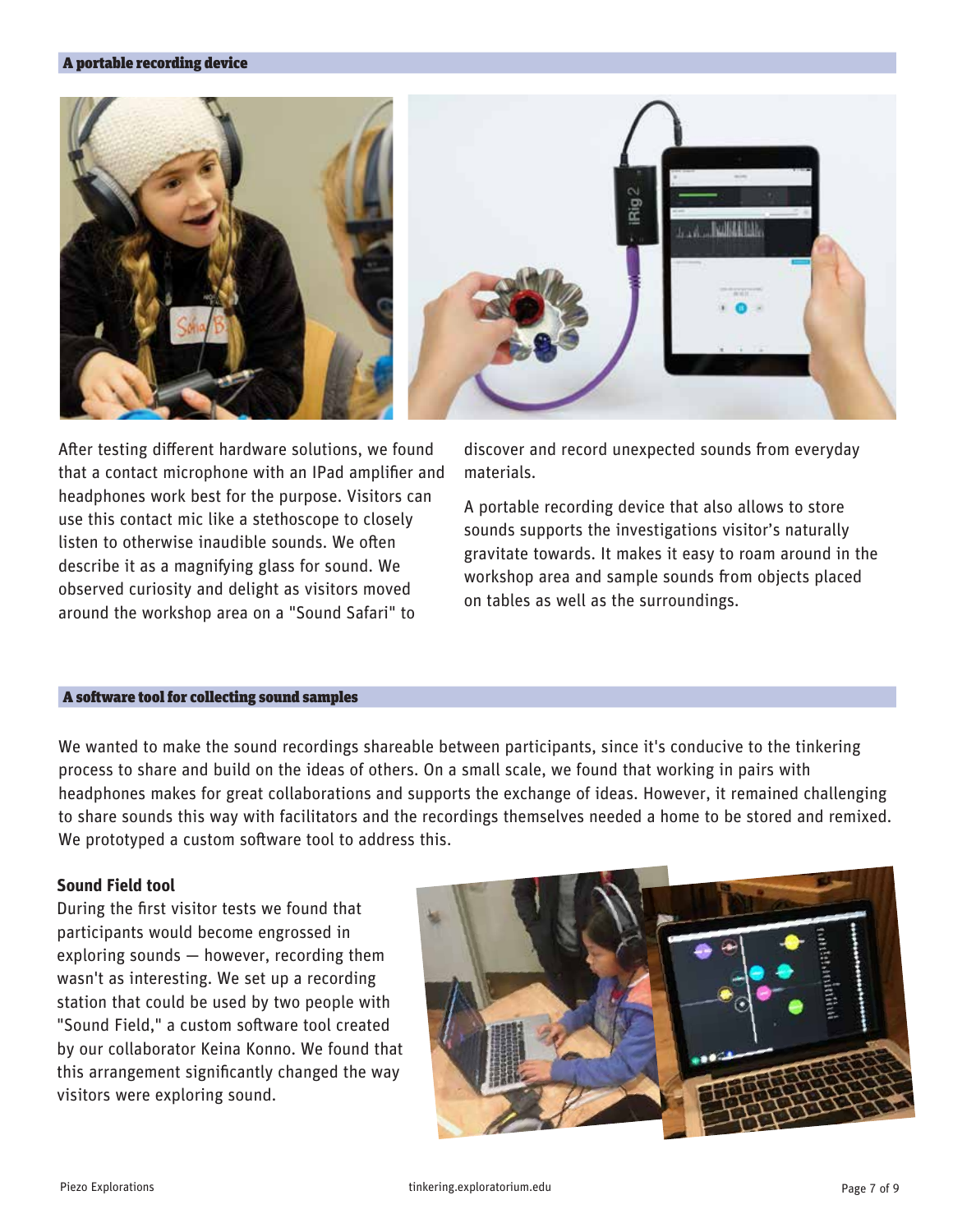

*https://vimeo.com/327123518*

Just like materials in the physical world, the software environment guides the investigation. In this case the software is set to record short 5 second sound samples, each sound is represented by a circle. Individual sounds can be played back by touching them with the mouse pointer or a whole sequence of sounds can be played as a bar scrubs over the screen from left to right. This set-up encourages visitors to collect sound snippets and jump back and forth between arranging sounds and recording more. We saw a few visitors thoughtfully name their sounds and arrange them on the screen, and some made discoveries about combining and layering sounds by playing them back in a sequence.

## $\text{EWVIRONMEN}$  Providing entry points to the exploration

We found that having an introduction station helps learners to become comfortable with the tools and materials offered, and to open up to the idea of spending a longer amount of time working at one of the recording stations.

We set up a table with a selection of interesting and unusual materials, combined with a hand-held pick-up mic amplified by a small portable speaker. This invited visitors to explore right away guided by their own curiosity, before diving into an introduction to the recording tool with the facilitator.



When young learners work with amplified sounds for the first time, they might need ideas for how to produce sounds other than hitting the material. We found that drawings suggesting a movement that works well with the object support learners on their self guided explorations